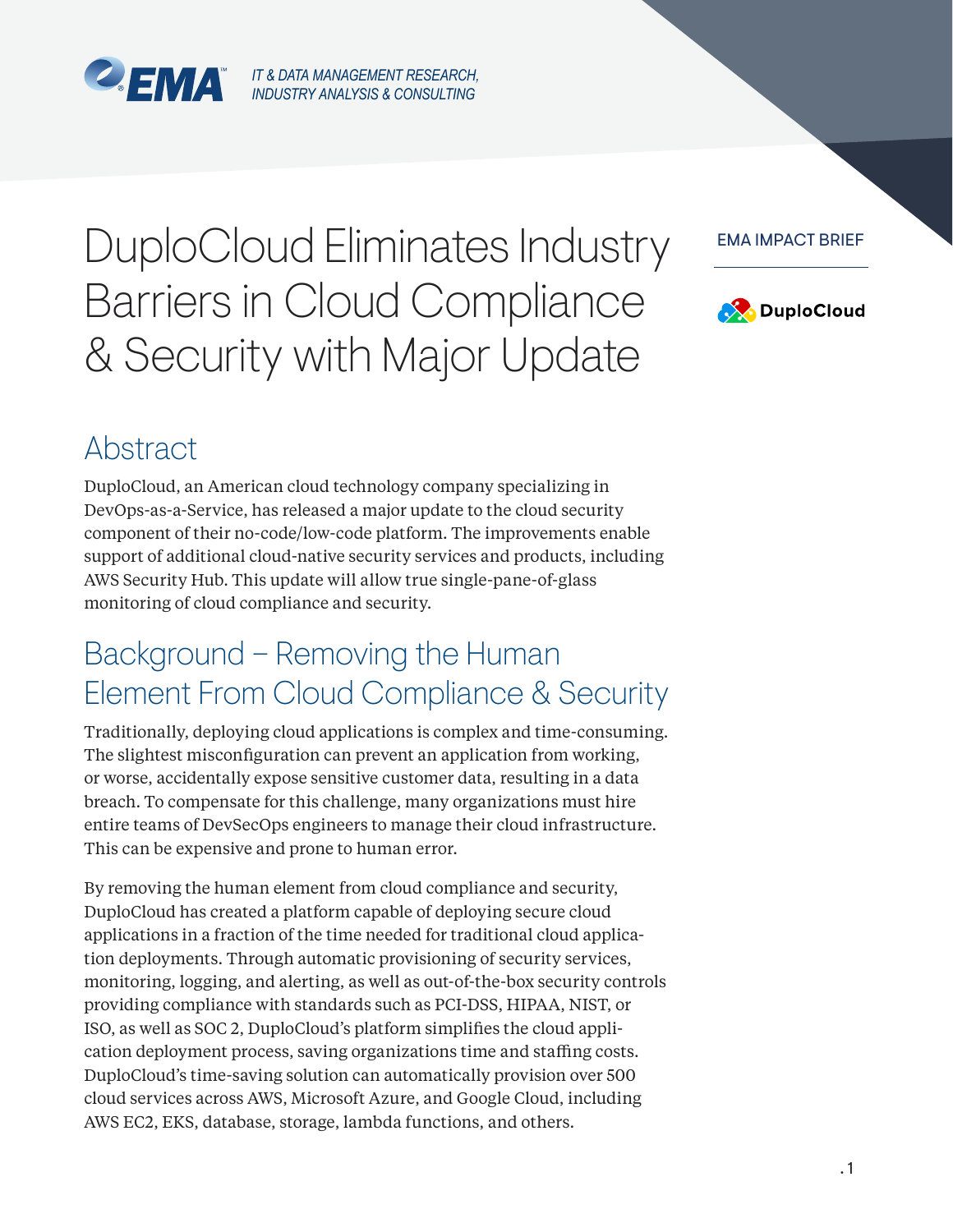

DuploCloud's most recent update enables support for additional cloud-native security services and products, including AWS Security Hub, which provides a continuous view of the security state of AWS accounts, services, and supported third-party partner products. By integrating directly with AWS Security Hub, DuploCloud enables its customers to monitor the complete security state of their cloud environment.

### Key Ramifications

The following are the key ramifications of DuploCloud's implementation of additional cloud-native security services and continued removal of the human element from cloud security.

- Through the usage of additional cloud-native security services and products, customers can leverage a single-pane-of-glass monitoring solution for their entire cloud environment to help streamline security operations, further reducing security and compliance workloads by eliminating the need to switch between multiple interfaces.
- Removal of the human element from cloud security significantly reduces and removes misconfigurations. This results in more secure, out-of-thebox, compliant applications.
- Simplified audit compliance and reporting with out-of-the-box compliance accelerate authority-to-operate and go-to-market timelines while reducing staffing requirements. The ability to instantly generate audit reports removes months from traditional compliance audit timelines.

Through the improved processing speed of compliance monitoring and reporting, as well as the automated implementation of security controls and container deployment, DuploCloud presents organizations standing up new cloud applications a more cost-effective, faster, and more secure deployment option. The continued improvements of their product show the company is committed to continuously providing better value to customers as part of their DevOps-as-a-Service offering.